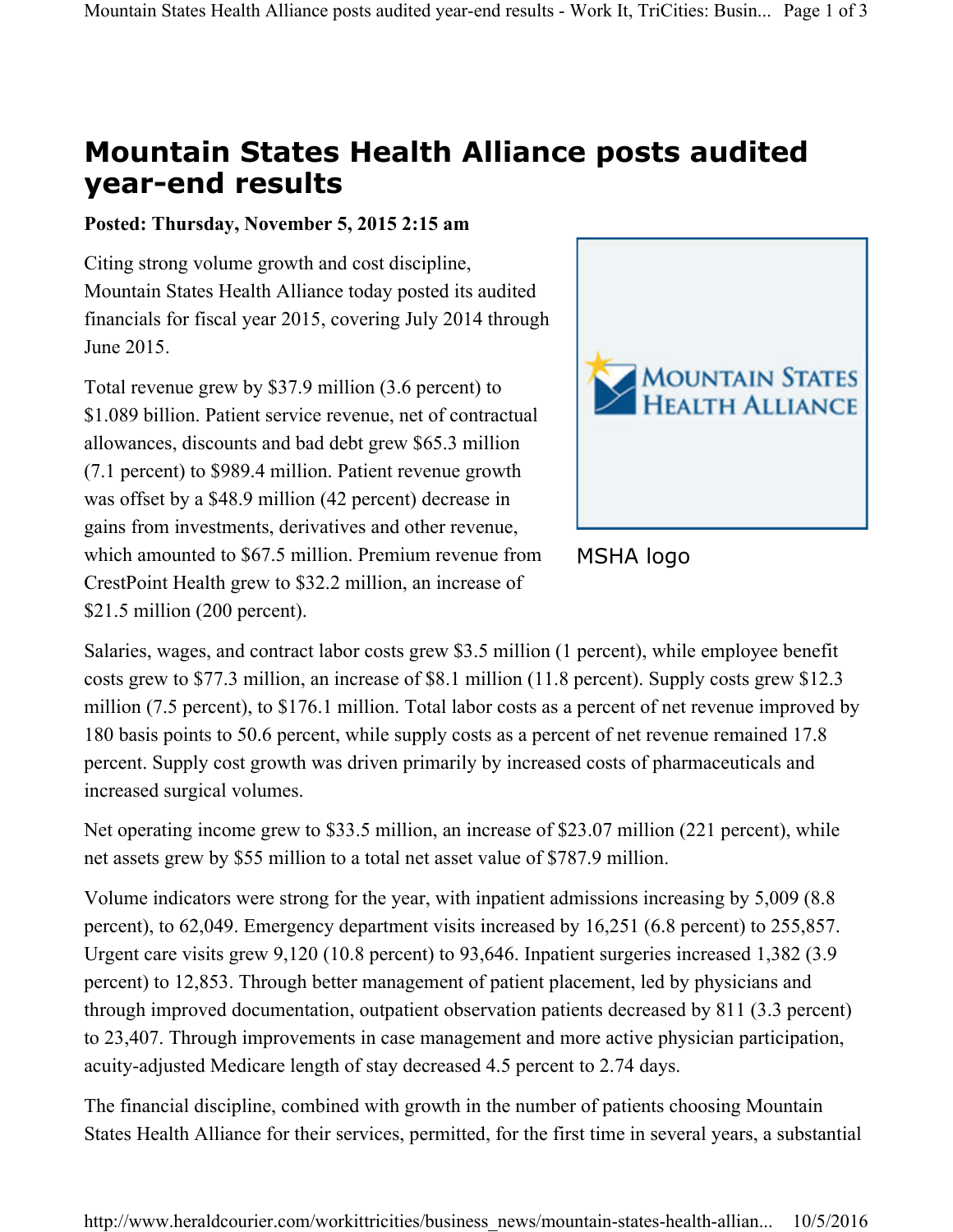reduction in debt. Long-term debt and capital lease obligations decreased by \$43.4 million, as management implemented the debt reduction plan approved by the board of directors one year ago.

As a not-for-profit health system, Mountain States Health Alliance provided more than \$90 million in measurable community benefit, including provision of charity care for the poor, investments in training physicians and allied health professionals and contributions to community organizations.

"Our focus has been to deliver high-quality care, cost effectively, in a very challenging environment for health systems," said Mountain States President and Chief Executive Officer, Alan Levine. "Given the revenue cuts imposed on hospitals, operational focus was the key to stabilizing our financial performance. Our team members, working with management, were disciplined and stayed attentive to improving the patient experience."

Examples of operational improvements that have reduced cost and improved quality include:

• Patient waiting times in Mountain States emergency departments are among the best in the nation;

• The state of Tennessee recently announced that Johnson City Medical Center was one of only three hospitals in Tennessee to earn three or more stars for preventing infections (Three stars indicate the hospital performed better than expected for three or more types of infections being measured);

• According to CareChex, several Mountain States Health Alliance hospitals have been identified as performing in the national top decile in categories such as overall hospital care, overall surgical care, general surgery, cancer care, heart attack treatment, hip fracture repair, interventional coronary care, neurological care, orthopedic care, stroke care, vascular surgery and other key service lines;

• Healthgrades recognized Mountain States Health Alliance hospitals with its top ratings (5 stars) in 43 areas, and awarded quality awards in 15 areas;

• Seven Mountain States hospitals were reaccredited by The Joint Commission;

• Niswonger Children's Hospital was highlighted as having the best asthma performance measures for children in the state of Tennessee;

• Johnson City Medical Center was named one of the 100 great oncology programs in the nation by Becker's Hospital Review;

• Consumer Reports named Johnson Memorial Hospital in Abingdon, Va., among the nation's best in infection prevention; and